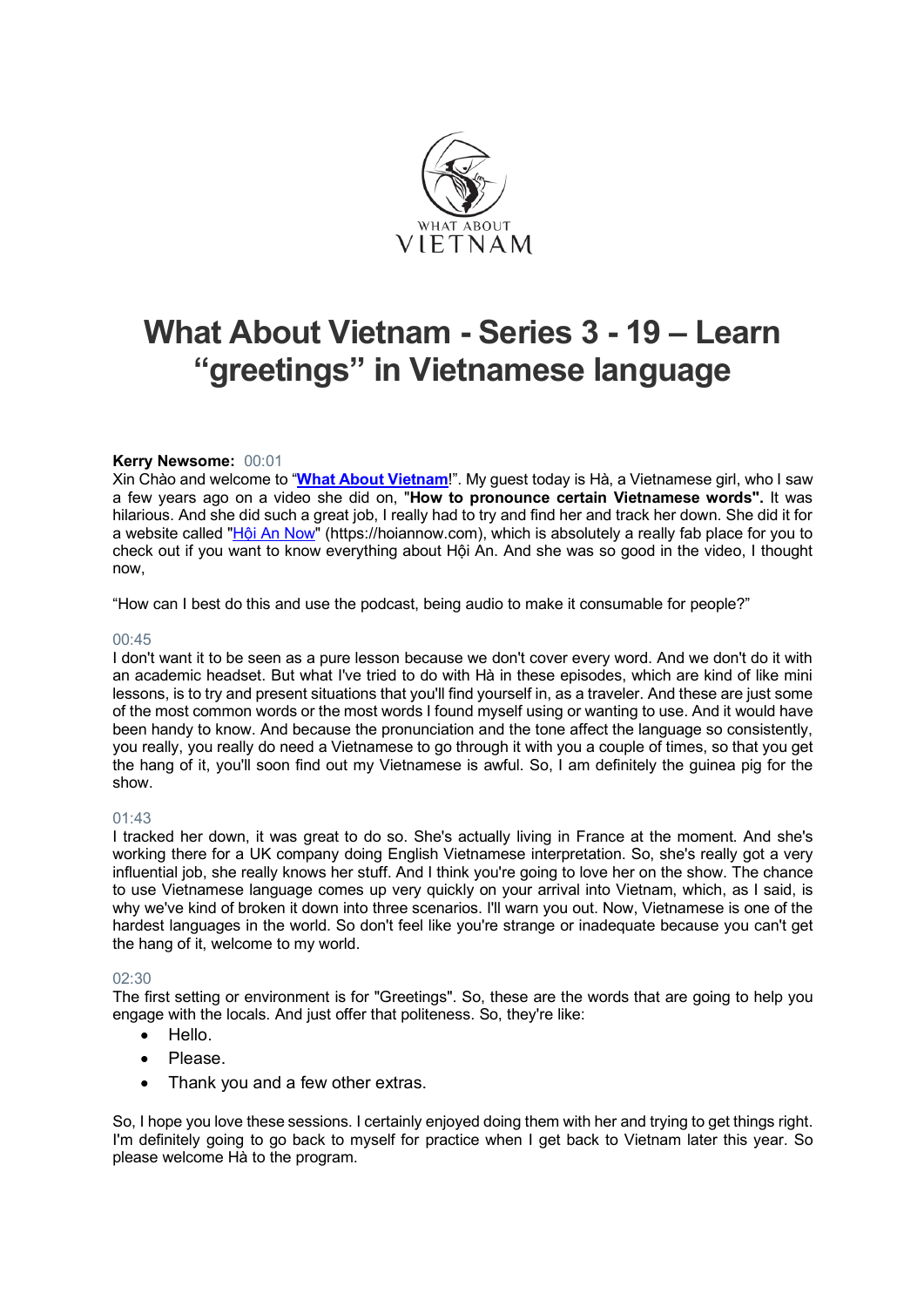# **Hà:** 03:03

Very happy to be here on this show. And I hope we have a good time together.

# **Kerry Newsome:** 03:09

I'm sure we will. Now, I'm going to admit something to you. And I'm kind of ashamed of it, in the sense that I've been traveling back and forth to Vietnam for about 14 years. And my repertoire of Vietnamese words and sentences is very low, I almost feel embarrassed every time I say something because I know it's going to be wrong, and I can't get that tone and all that. So, you're going to have to use me as the guinea pig and everyone listening, I'm sorry, but I make the excellent guinea pig because this is learning for me, as well.

# 03:50

I'm hoping that you're going to use this as a resource when you do travel to Vietnam, because when you arrive in Vietnam, everything kind of happens very quickly. You're at the airport, you're getting into a taxi, you are getting into a hotel, and just trying to find those words that are make a nice greeting, make a nice welcome and Vietnamese people that you're going to interact with, make them feel like you're glad to be there. And you've taken a little bit of time and effort to understand their language. And it works very well when you can use Vietnamese words. Would you say I'm right?

# **Hà:** 04:31

Yeah, you're right. You're absolutely right. When you arrive in the country, if you speak a little bit the language, not even Vietnam, everywhere. In China in Korea, if you speak a little bit of the language, it could be easier to interact and then to just have the feeling about the country and yeah, I think you're absolutely right. But Vietnamese is a hard language. So, I understand.

# **Kerry Newsome:** 04:56

I'm really grateful you said that. Okay, so we decided that we would try and break it down into scenes or scenarios. And so, we decided we'd start with just general conversational. So, if I was to say "Hello", what would be the Vietnamese word for Hello.

# **Hà:** 05:20

The Vietnamese word for Hello would be "Xin Chào".

# **Kerry Newsome:** 05:25

Xin Chào. So, in the Episode Notes, I'm going to be able to put how that word is spelt, and then the phonetic sound of it. So, people don't worry that if you're going to try and keep up, you don't get to keep up because it's going to be all in the transcript. But just check me how I'm saying. So, Xin Chào?

#### **Hà:** 05:48

You are actually making the Chào go up a little. So, you have to go down a little. It's actually Xin Chào.

**Kerry Newsome:** 05:56 Xin Chào.

**Hà:** 05:57 Yes. Yes.

**Kerry Newsome:** 05:59 More down.

**Hà:** 06:00 More down with Chào. Yeah.

# **Kerry Newsome:** 06:02

And when we see the symbols on the letters, that gives us an indication of whether it's down or up.

# **Hà:** 06:13

Yes, absolutely. Yes. It's very easy for us because obviously, it is our mother tongue. But for foreigners, especially the westerners, it's horrible for them to pronounce this, they cannot make it right, but it's cute. For me, it's cute, it is what it makes it cute. So, I think if you even try just a little bit, no need to be perfect.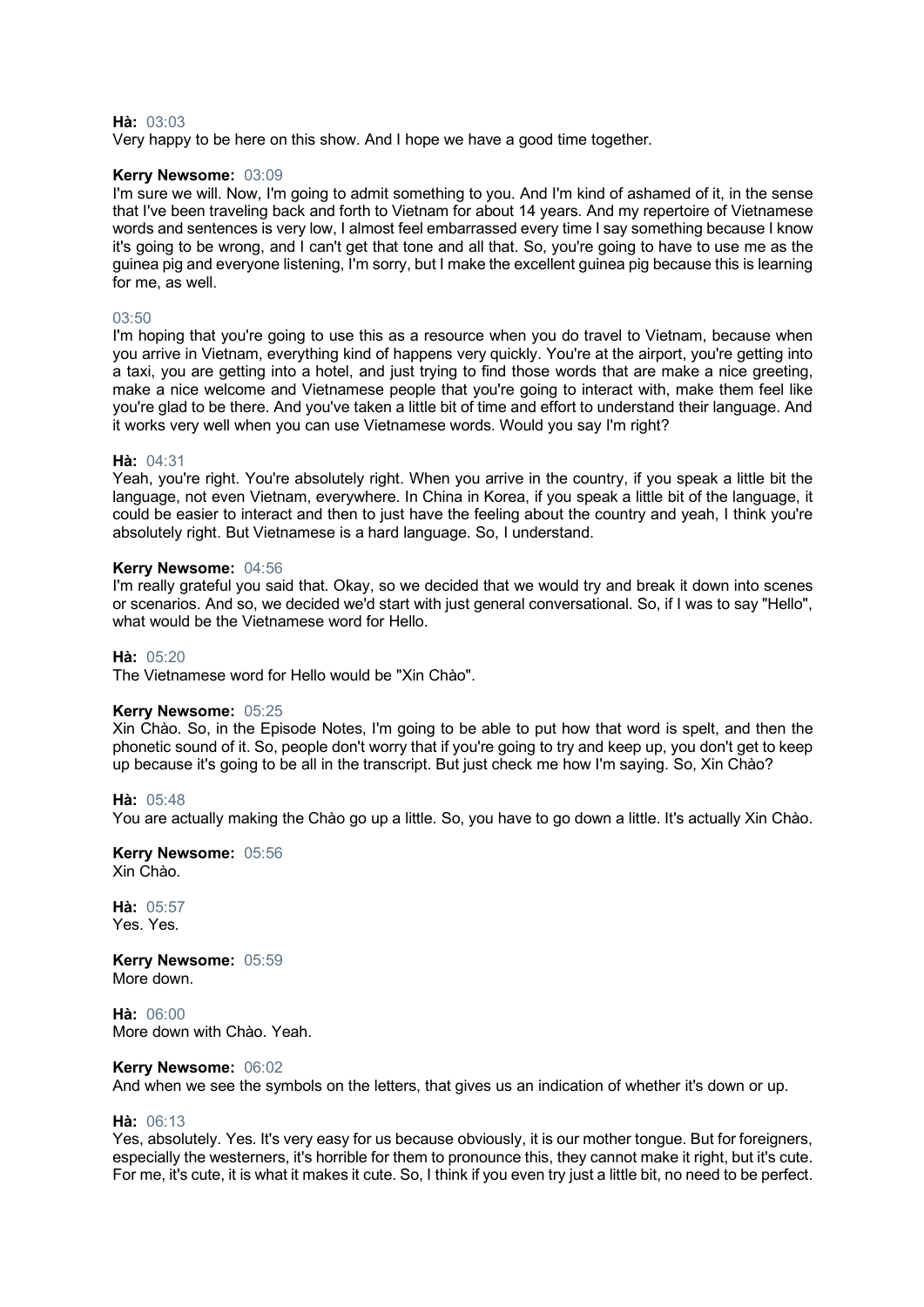But when you speak Vietnamese, you give a little bit of effort in that. And I think it's cute, that's good enough.

# **Kerry Newsome:** 06:44

So, I think for me, Xin Chào, has been the most common word I've used everywhere.

**Hà:** 06:52 Yes, yeah.

# **Kerry Newsome:** 06:53

It doesn't matter what scenario you're in, if you can say that people will at least nod to you, like, that is a greeting. That is Hello. That's Hi. I do also understand we won't go into it today. But there is a way of saying hello. From a relational standpoint, so that you go, you can add to that, so that the younger than you or they are older than you. They are female. They are a male. Now that's where it got really crazy for me, well, I just tried to keep it at Xin Chào.

**Hà:** 07:32 Xin Chào.

# **Kerry Newsome:** 07:34

Xin Chào, see I'm getting better already? [laughter] No, no, this is your job. This is why you're here. Definitely why you're here. So, I think you can also just correct me if I'm wrong. You can say Chào, just Chào.

**Hà:** 07:52 Yeah.

**Kerry Newsome:** 07:53 Also, on its own.

**Hà:** 07:54 Yeah, on its own. Yeah, we can just say, Chào. Very friendly.

# **Kerry Newsome:** 08:00

Friendly way.

**Hà:** 08:01 Yeah. Friendly way.

**Kerry Newsome:** 08:02 Yeah. All right. So, then the next word I'd like to do is "Please."

**Hà:** 08:08 Okay, so "Please", is "Làm ơn". Làm ơn.

**Kerry Newsome:** 08:14 Làm ơn.

**Hà:** 08:18 Yes. So Làm is actually a down tone and ơn is a neutral tone.

**Kerry Newsome:** 08:24 Right. Okay, that's good. Now, the next most important word for me is "Thank You". Now. I say, "Cảm ơn"

**Hà:** 08:36 Yeah. We can get that. That means Cảm ơn.

**Kerry Newsome:** 08:42 Cảm ơn.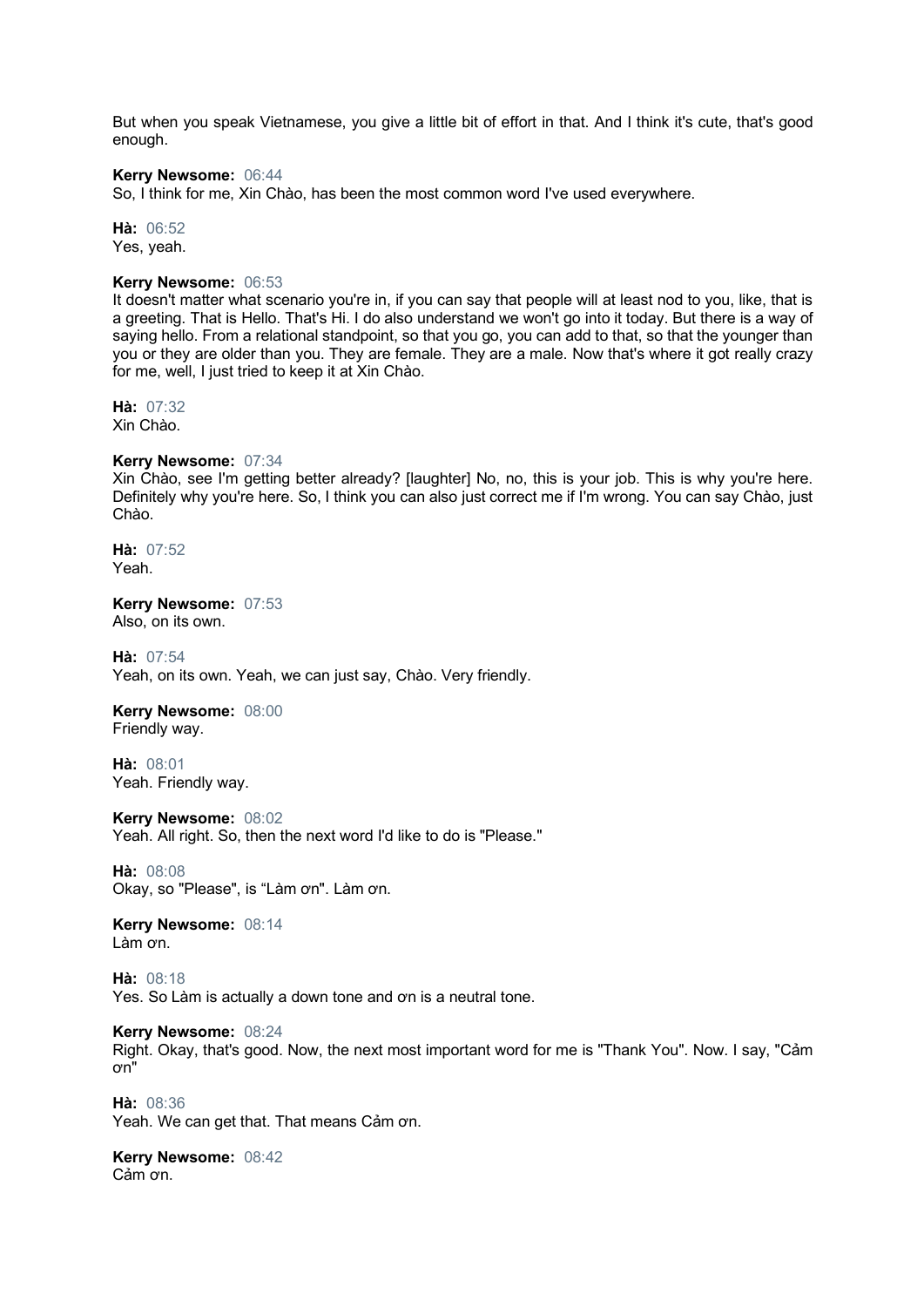**Hà:** 08:45 Cảm ơn.

**Kerry Newsome:** 08:46 Cảm ơn.

**Hà:** 08:49

Yes. I think Cảm ơn is very difficult for you to pronounce because the word Cảm is the tone is a little bit- how to say it, waving. So, we actually have to say Cảm.

**Kerry Newsome:** 09:06 Cảm.

**Hà:** 09:09 Cảm ơn.

**Kerry Newsome:** 09:09 Cảm ơn.

**Hà:** 09:10 Yes.

#### **Kerry Newsome:** 09:11

I don't separate them well, but I know what you mean. Now, that's good. So, the next two words, which I think are important, especially when you're going to be moving around and things like that is, "Yes". What is the word for "Yes"?

**Hà:** 09:30

Well, 'yes'. It's a very simple word to say yes. But in different situation. You have another different way. How to say yes. So, let's say yes, as in when someone asks you something, and you say yes. You say, "đá".

**Kerry Newsome:** 09:51 Đá.

**Hà:** 09:51

Đá. D, A, Đá, with a very low tone, and this is very polite. And you usually say to older people, yes. And then there is another way, you can use it with friends or in the restaurant or some places that you are customer or something you can say, "Có", which is C O, and the up tone.

**Kerry Newsome:** 10:22 Right? So, Có?

**Hà:** 10:25 Có.

#### **Kerry Newsome:** 10:25

So, how would I decide which one to use? Say, you arrive at the hotel, the bus is emptying off your luggage? They point to that luggage, and they say something about,

"Is this your luggage?"

Would you say Đá?

#### **Hà:** 10:25

You can say Đá, but this is I just have a feeling,

"Oh my God, I'm very bad in my own language. I don't know how to explain it."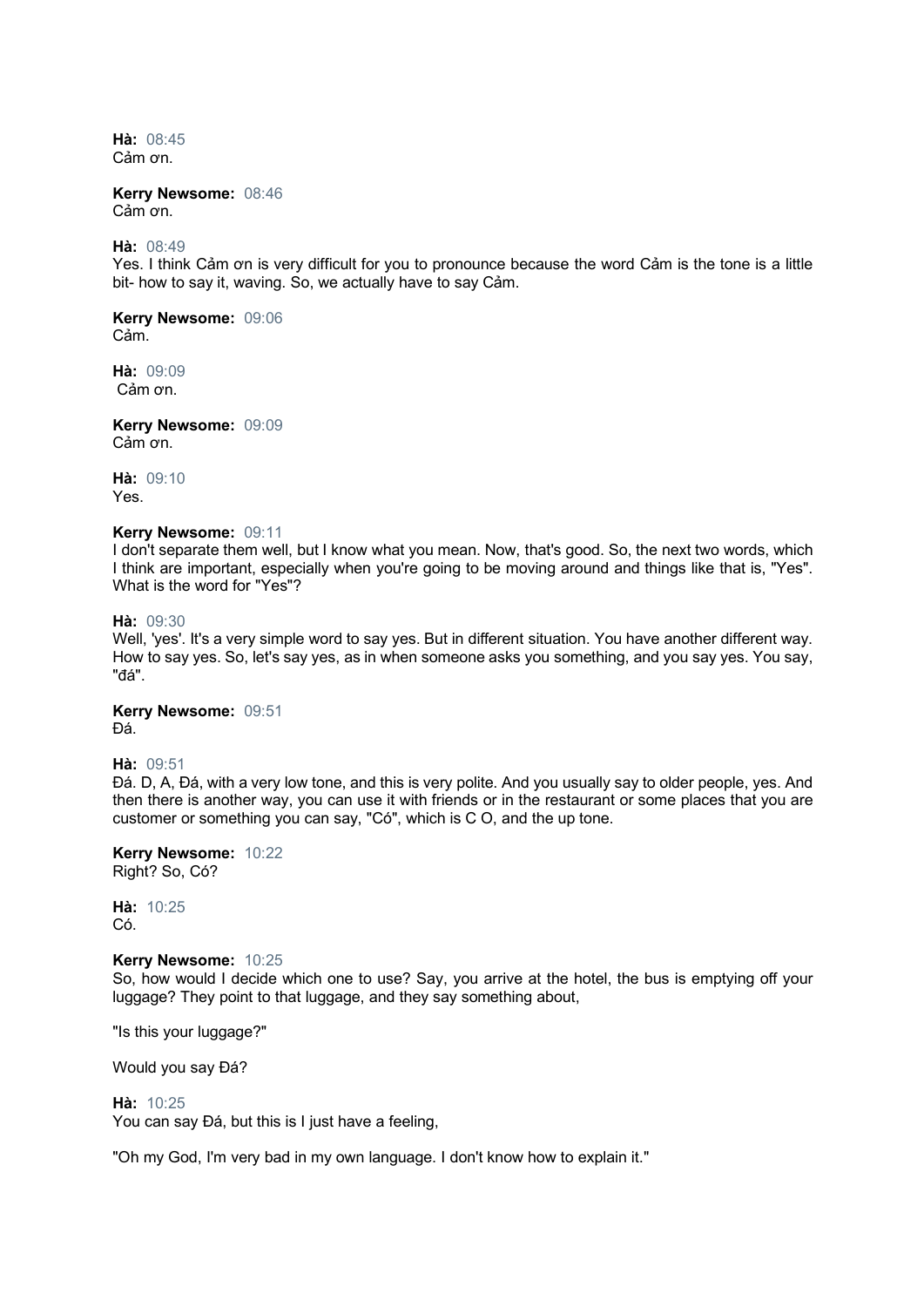In your scenario, this specific scenario, what would you say in that situation? You can say another word, which also means Yes. You can say: "Đúng". No. Which means, "Yes, that's right." Đúng.

**Kerry Newsome:** 11:09 Đúng.

**Hà:** 11:09 Which is Đúng. You're trying to make it D, U, N, G.

**Kerry Newsome:** 11:15 Right. Which is counter intuitive because it sounds like 'don't' instead.

**Hà:** 11:25 Yeah. So, you can say Đá, you can say Đá.

**Kerry Newsome:** 11:28 Just say Đá. Okay. That is probably what I've been doing up to now? What about "no"?

**Hà:** 11:36 'No' is very easy. You just have to say "Không".

**Kerry Newsome:** 11:42 Không.

**Hà:** 11:45 Không.

**Hà:** 11:46 Yes.

# **Kerry Newsome:** 11:46

Okay, great. So now, I've come into the hotel, say for example, and say, the manager is there, or the staff are there. And you want to say,

"My name is Kerry".

How do I say that? So, if I want to say,

"My name is Kerry",

like sometimes the staff- I might go into a hotel, and I'm signing the paperwork, they might say,

"How are you?"

And I'll just nod and say, "Good". And then they'll say,

"My name is", say, "Rose, I will be looking after you."

I want to be able to say, "My name is Kerry".

**Hà:** 12:34 Oh, okay.

# **Kerry Newsome:** 12:34

"And I'm glad to be staying at this hotel." Just to be respectful and nice to people in their roles, etc. So, how would I say, "My name is Kerry"?

**Hà:** 12:47 You can say, "Tên tôi là Kerry."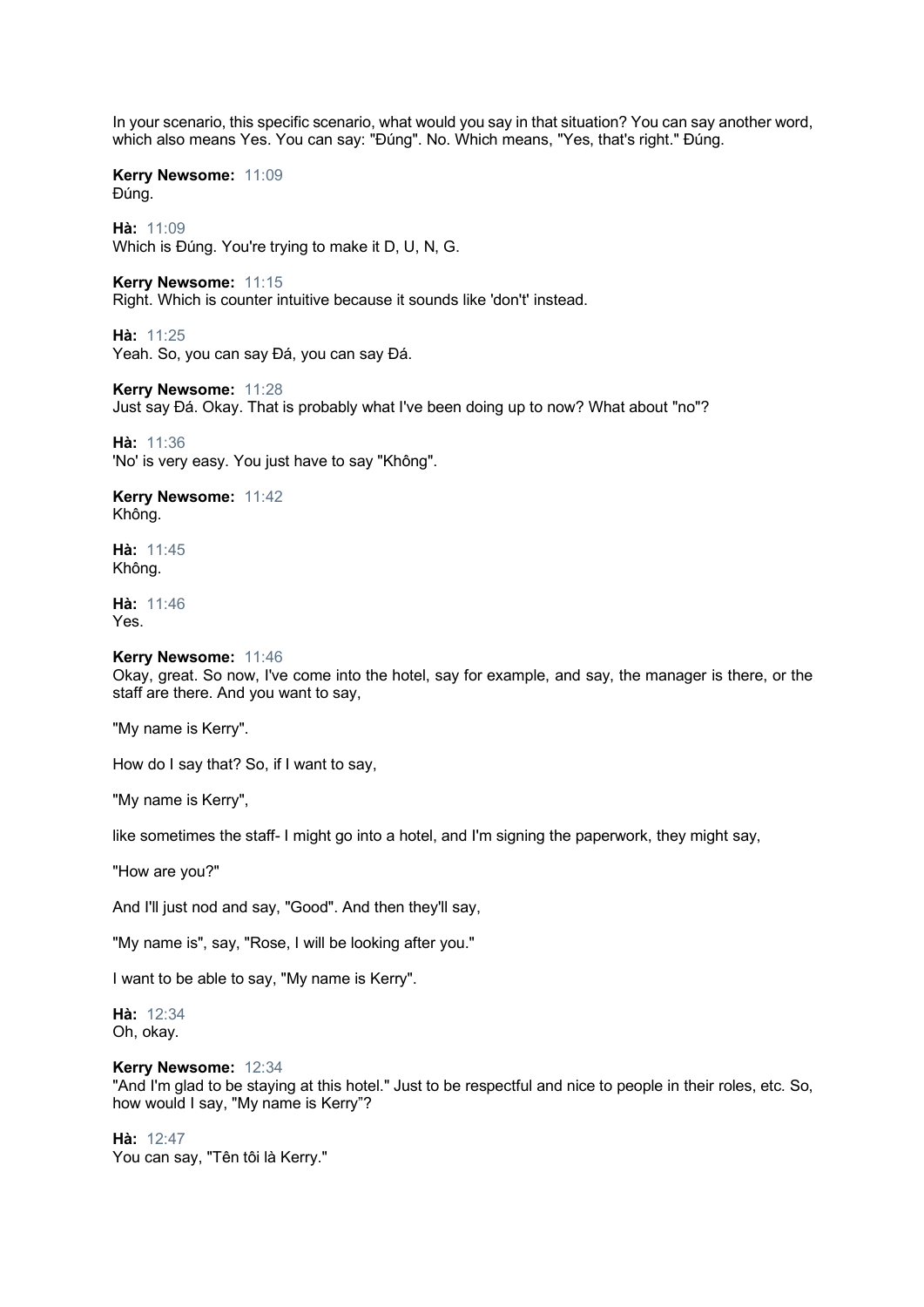**Kerry Newsome:** 12:51 Tên tôi là- "Tên tôi là Kerry."

**Hà:** 12:56 "Tên tôi là Kerry."

**Kerry Newsome:** 12:59 "Tên tôi là Kerry."

**Hà:** 13:01 Yes. Very good. Yes. Which is, "My name is Kerry."

**Kerry Newsome:** 13:05 Yeah. Okay. And then. Say, they didn't say their name. What happens if I want to say:

"What is your name?"

**Hà:** 13:16 You can ask them- you can say, "Bạn tên gì?" Bạn tên gì?

**Kerry Newsome:** 13:25 Tên gì bạn?

**Hà:** 13:27 Bạn tên gì?

**Kerry Newsome:** 13:27 Tên gì bạn?

**Hà:** 13:33 Not only Bạn, Tên gì, three words.

**Kerry Newsome:** 13:37 Tên gì bạn?

**Hà:** 13:40 No, Bạn tên gì?

**Kerry Newsome:** 13:45 Tên gì bạn?

**Hà:** 13:47 Oh, bạn is yours. Tên-

**Kerry Newsome:** 13:54 Gì-

**Hà:** 13:56 Yes. Right. Correct. So-

**Kerry Newsome:** 13:57 What is yours-

**Hà:** 13:59 What is your name? Yeah.

**Kerry Newsome:** 14:02 So, what is the word for name?

**Hà:** 14:03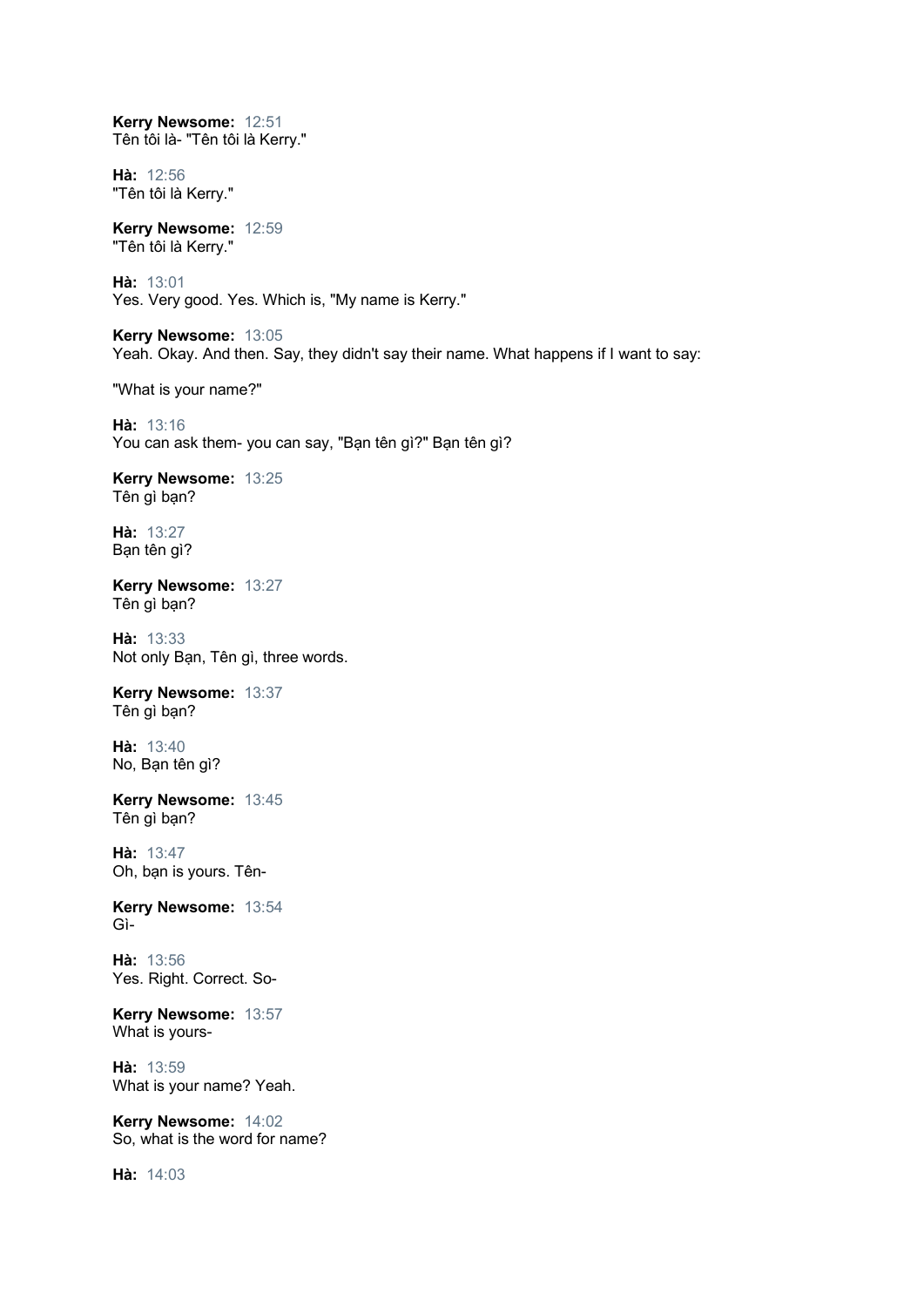Name is then Tên.

**Kerry Newsome:** 14:07 So, everything is always back to front, isn't it?

**Hà:** 14:10 Bạn tên gì?

# **Kerry Newsome:** 14:13

What is your name? Name is actually the last word in that sentence, where you put it at the beginning.

**Hà:** 14:20 It is actually Bạn, Bạn is your, Tên is name, so it is in the middle name.

**Kerry Newsome:** 14:27 Name, Your, What.

**Hà:** 14:30 Yes. Your name what.

# **Kerry Newsome:** 14:33

Yeah. That's it. [laughter]. Now I know I'm totally confused and always have been. So okay, so let's just get it right. You say, it because I don't think I have a good pronunciation, but I want everyone that's listening to do a better job than me. Okay, go Hà?

**Hà:** 14:53 It's "Bạn tên gì?"

### **Kerry Newsome:** 14:57

Okay, done. All right now I want to just two more and then we can finish off conversational. So, if I want to say goodbye, I finished at the hotel. I'm going home now, and I want to say goodbye to the staff.

What is the word for "goodbye" or "see you soon"?

**Hà:** 15:15

Do you want a simple way, or do you want a more correct way?

**Kerry Newsome:** 15:20

I want the simple way I think.

**Hà:** 15:22

Okay, the simple way you, you just say "Chào".

**Kerry Newsome:** 15:25 Just say Chào? Okay. You better tell me the complex way just so I know.

**Hà:** 15:32 The complex way is "Tam biệt".

**Kerry Newsome:** 15:38 Tạm biệt.

**Hà:** 15:40 Yes, yes, yes.

**Kerry Newsome:** 15:41 Tạm biệt.

**Hà:** 15:42 Yes, Tạm biệt.